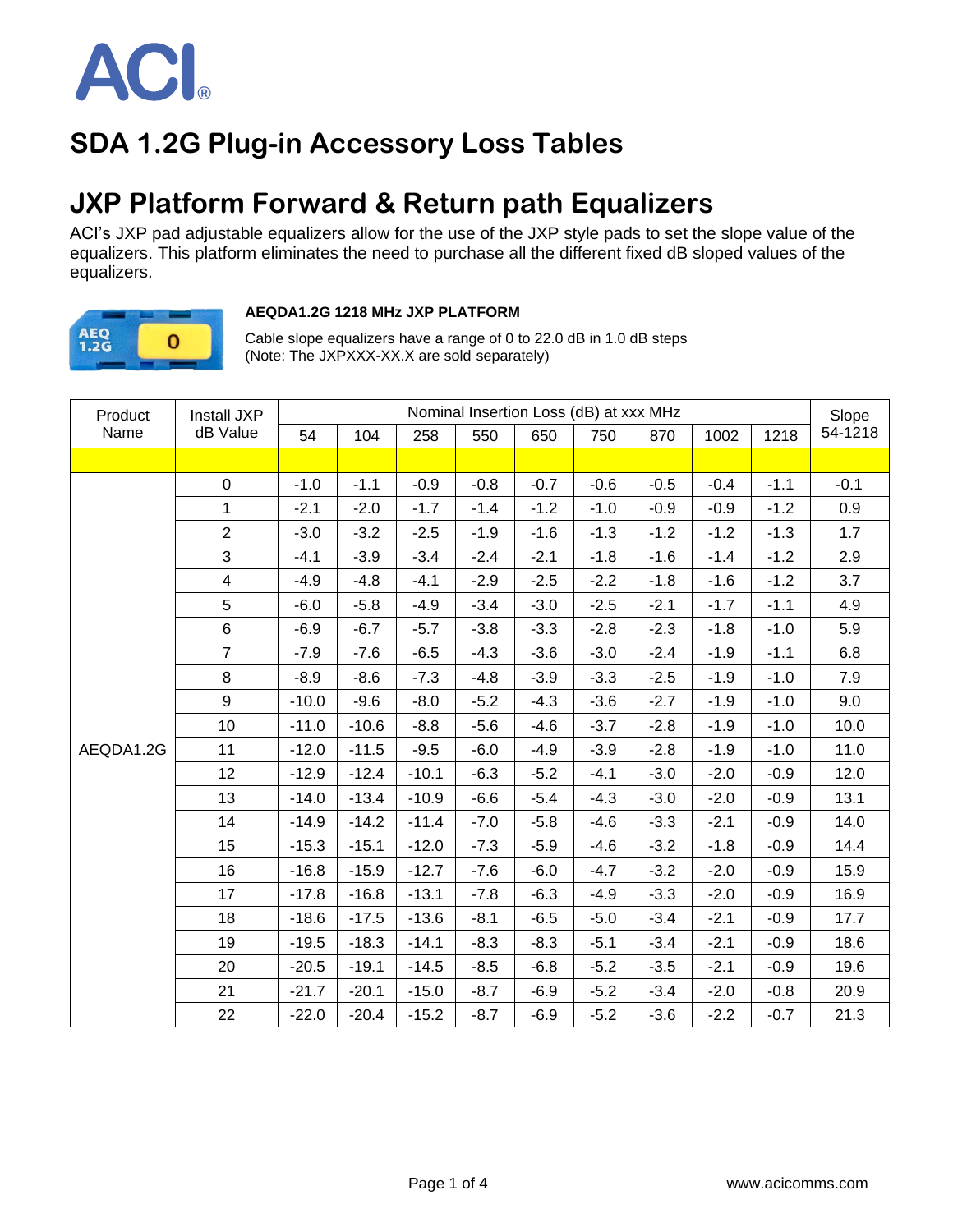# $\boldsymbol{\mathsf{ACI}}$



#### **ACEQ1.2G 1218 MHz JXP PLATFORM**

Cable simulator equalizers have a range of 0 to 12.0 dB in 1.0 dB steps (Note: The JXPXXX-XX.X are sold separately)

| Product  | Nominal Insertion Loss (dB) at xxx MHz<br>Install JXP |        |        |        |        |        |        |        |        | Slope   |         |
|----------|-------------------------------------------------------|--------|--------|--------|--------|--------|--------|--------|--------|---------|---------|
| Name     | dB Value                                              | 54     | 104    | 258    | 550    | 650    | 750    | 870    | 1002   | 1218    | 54-1218 |
|          |                                                       |        |        |        |        |        |        |        |        |         |         |
|          | 0                                                     | $-0.2$ | 0.0    | $-0.1$ | $-0.2$ | $-0.2$ | $-0.2$ | $-0.2$ | $-0.3$ | $-0.8$  | $-0.6$  |
|          | 1                                                     | $-0.2$ | $-0.2$ | $-0.4$ | $-0.6$ | $-0.6$ | $-0.7$ | $-0.9$ | $-1.2$ | $-2.0$  | $-1.8$  |
|          | $\overline{2}$                                        | $-0.2$ | $-0.3$ | $-0.6$ | $-1.0$ | $-0.9$ | $-1.2$ | $-1.4$ | $-1.7$ | $-3.1$  | $-2.9$  |
|          | 3                                                     | $-0.1$ | $-0.3$ | $-0.7$ | $-1.3$ | $-1.3$ | $-1.7$ | $-2.0$ | $-2.4$ | $-3.9$  | $-3.8$  |
|          | 4                                                     | $-0.1$ | $-0.3$ | $-0.9$ | $-1.6$ | $-1.8$ | $-2.1$ | $-2.6$ | $-3.3$ | $-4.8$  | $-4.7$  |
|          | 5                                                     | $-0.1$ | $-0.2$ | $-1.0$ | $-1.9$ | $-1.9$ | $-2.6$ | $-3.1$ | $-4.1$ | $-5.8$  | $-5.7$  |
| ACEQ1.2G | $6\phantom{1}6$                                       | $-0.1$ | $-0.2$ | $-1.0$ | $-2.2$ | $-2.4$ | $-2.9$ | $-3.7$ | $-4.7$ | $-6.8$  | $-6.7$  |
|          | 7                                                     | $-0.1$ | $-0.2$ | $-1.0$ | $-2.4$ | $-2.7$ | $-3.0$ | $-4.2$ | $-5.4$ | $-7.8$  | $-7.7$  |
|          | 8                                                     | $-0.1$ | $-0.2$ | $-1.1$ | $-2.6$ | $-3.0$ | $-3.7$ | $-4.7$ | $-6.0$ | $-8.4$  | $-8.3$  |
|          | 9                                                     | $-0.1$ | $-0.2$ | $-1.0$ | $-2.8$ | $-3.3$ | $-4.0$ | $-5.1$ | $-6.6$ | $-9.3$  | $-9.2$  |
|          | 10                                                    | $-0.1$ | $-0.2$ | $-1.0$ | $-2.9$ | $-3.4$ | $-4.3$ | $-5.5$ | $-7.1$ | $-10.1$ | $-10.0$ |
|          | 11                                                    | $-0.1$ | $-0.2$ | $-1.0$ | $-3.1$ | $-3.7$ | $-4.6$ | $-5.9$ | $-7.7$ | $-11.0$ | $-10.9$ |
|          | 12 <sub>2</sub>                                       | $-0.1$ | $-0.2$ | $-1.0$ | $-3.0$ | $-3.3$ | $-4.7$ | $-6.2$ | $-8.1$ | $-11.7$ | $-11.6$ |



#### **AREQPE42 42 MHz JXP PLATFORM (5-Pin)**

Reverse equalizers available from 0 to 12.0 dB in 1.0 dB steps (Note: The JXPXXX-XX.X are sold separately)

| <b>Product Name</b> | Install JXP    |         | Slope   |        |        |        |          |
|---------------------|----------------|---------|---------|--------|--------|--------|----------|
|                     | dB Value       | 5       | 10      | 35     | 40     | 42     | $5 - 42$ |
|                     |                |         |         |        |        |        |          |
|                     | $\pmb{0}$      | $-1.8$  | $-2.4$  | $-2.7$ | $-1.8$ | $-0.9$ | 0.9      |
|                     | 1              | $-2.8$  | $-3.3$  | $-2.9$ | $-1.8$ | $-0.9$ | 1.9      |
|                     | 2              | $-3.7$  | $-4.1$  | $-2.9$ | $-1.8$ | $-0.9$ | 2.8      |
|                     | 3              | $-4.7$  | $-5.0$  | $-3.1$ | $-1.9$ | $-0.9$ | 3.8      |
|                     | 4              | $-5.6$  | $-5.8$  | $-3.2$ | $-1.8$ | $-0.9$ | 4.7      |
|                     | 5              | $-6.7$  | $-6.1$  | $-3.3$ | $-1.9$ | $-0.9$ | 5.8      |
| AREQPE42            | 6              | $-7.6$  | $-7.5$  | $-3.4$ | $-1.9$ | $-1.0$ | 6.6      |
|                     | $\overline{7}$ | $-8.5$  | $-8.3$  | $-3.5$ | $-1.9$ | $-0.9$ | 7.6      |
|                     | 8              | $-9.5$  | $-9.1$  | $-3.6$ | $-2.0$ | $-0.9$ | 8.6      |
|                     | $9\,$          | $-10.5$ | $-9.9$  | $-3.7$ | $-1.8$ | $-1.0$ | 9.5      |
|                     | 10             | $-11.4$ | $-10.7$ | $-3.7$ | $-2.0$ | $-1.0$ | 10.4     |
|                     | 11             | $-12.4$ | $-11.4$ | $-3.8$ | $-2.1$ | $-1.0$ | 11.4     |
|                     | 12             | $-13.1$ | $-12.0$ | $-3.9$ | $-2.0$ | $-1.0$ | 12.1     |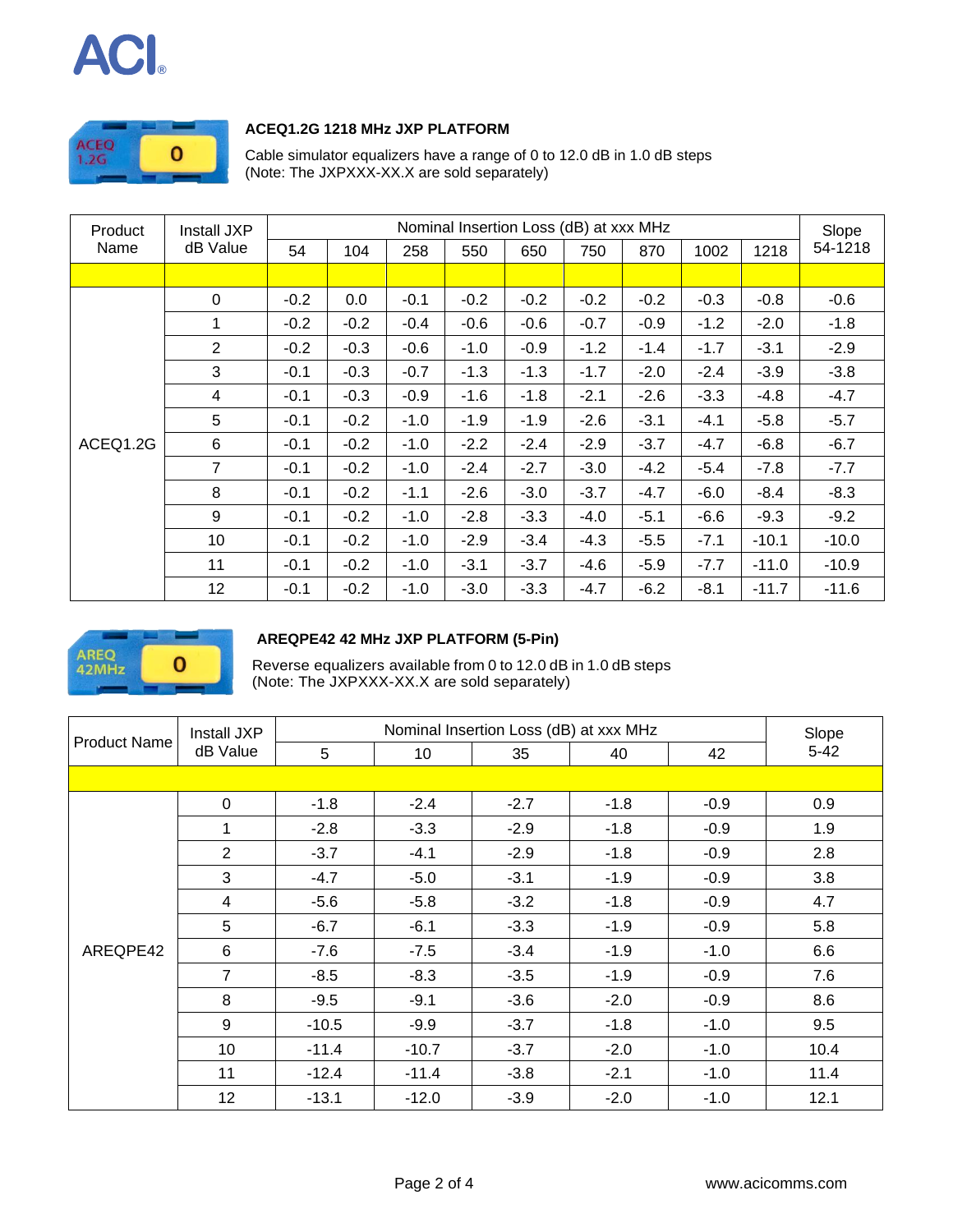



#### **AREQPE85 85 MHz JXP PLATFORM (5-Pin)**

Reverse equalizers available from 0 to 12.0 dB in 1.0 dB steps (Note: The JXPXXX-XX.X are sold separately)

| Product  | Install JXP    |         | Slope   |         |        |        |        |        |          |
|----------|----------------|---------|---------|---------|--------|--------|--------|--------|----------|
| Name     | dB Value       | 5       | 10      | 35      | 42     | 55     | 65     | 85     | $5 - 85$ |
|          |                |         |         |         |        |        |        |        |          |
|          | $\Omega$       | $-1.9$  | $-2.4$  | $-3.2$  | $-3.2$ | $-3.2$ | $-3.1$ | $-2.9$ | $-0.9$   |
|          | 1              | $-3.0$  | $-3.4$  | $-3.9$  | $-3.8$ | $-3.8$ | $-3.5$ | $-3.1$ | $-0.8$   |
|          | $\overline{2}$ | $-3.9$  | $-4.3$  | $-4.6$  | $-4.4$ | $-4.4$ | $-3.8$ | $-3.3$ | $-0.9$   |
|          | 3              | $-4.9$  | $-5.4$  | $-5.3$  | $-5.1$ | $-5.0$ | $-4.2$ | $-3.5$ | $-0.9$   |
|          | $\overline{4}$ | $-5.8$  | $-6.3$  | $-6.0$  | $-5.7$ | $-5.5$ | $-4.5$ | $-3.7$ | $-0.9$   |
|          | 5              | $-6.8$  | $-7.2$  | $-6.6$  | $-6.3$ | $-6.1$ | $-4.9$ | $-3.9$ | $-0.9$   |
| AREQPE85 | 6              | $-7.8$  | $-8.2$  | $-7.3$  | $-6.8$ | $-6.6$ | $-5.3$ | $-4.0$ | $-0.8$   |
|          | $\overline{7}$ | $-8.7$  | $-9.1$  | $-7.9$  | $-7.4$ | $-7.2$ | $-5.5$ | $-4.2$ | $-0.8$   |
|          | 8              | $-9.8$  | $-10.1$ | $-8.6$  | $-8.0$ | $-7.7$ | $-5.8$ | $-4.4$ | $-0.8$   |
|          | 9              | $-10.9$ | $-11.2$ | $-9.2$  | $-8.5$ | $-8.2$ | $-6.1$ | $-4.5$ | $-0.9$   |
|          | 10             | $-11.8$ | $-12.1$ | $-9.8$  | $-9.0$ | $-8.7$ | $-6.4$ | $-4.7$ | $-0.9$   |
|          | 11             | $-12.9$ | $-13.1$ | $-10.3$ | $-9.5$ | $-9.1$ | $-6.7$ | $-4.8$ | $-0.9$   |
|          | 12             | $-13.8$ | $-13.9$ | $-10.7$ | $-9.8$ | $-9.4$ | $-6.9$ | $-4.9$ | $-0.9$   |



#### **AREQPE204 204 MHz JXP PLATFORM (5-Pin)**

Reverse equalizers available from 0 to 12.0 dB in 1.0 dB steps (Note: The JXPXXX-XX.X are sold separately)

| Product   | Install JXP    |         | Slope   |         |         |         |         |        |        |
|-----------|----------------|---------|---------|---------|---------|---------|---------|--------|--------|
| Name      | dB Value       | 5       | 10      | 35      | 42      | 55      | 85      | 204    | 5-204  |
|           |                |         |         |         |         |         |         |        |        |
|           | 0              | $-2.5$  | $-2.7$  | $-3.8$  | $-3.8$  | $-3.9$  | $-3.9$  | $-3.9$ | $-1.2$ |
|           | 1              | $-3.6$  | $-3.7$  | $-4.7$  | $-4.7$  | $-4.8$  | $-4.7$  | $-4.5$ | $-1.3$ |
|           | $\overline{2}$ | $-4.4$  | $-4.6$  | $-5.5$  | $-5.5$  | $-5.6$  | $-5.4$  | $-5.0$ | $-1.3$ |
|           | 3              | $-5.4$  | $-5.7$  | $-6.4$  | $-6.4$  | $-6.4$  | $-6.2$  | $-5.5$ | $-1.4$ |
|           | 4              | $-6.4$  | $-6.6$  | $-7.3$  | $-7.2$  | $-7.2$  | $-6.9$  | $-6.1$ | $-1.4$ |
|           | 5              | $-7.4$  | $-7.6$  | $-8.2$  | $-8.1$  | $-8.1$  | $-7.7$  | $-6.6$ | $-1.5$ |
| AREQPE204 | 6              | $-8.3$  | $-8.5$  | $-9.0$  | $-8.9$  | $-8.9$  | $-8.4$  | $-7.1$ | $-1.6$ |
|           | $\overline{7}$ | $-9.4$  | $-9.6$  | $-9.9$  | $-9.8$  | $-9.7$  | $-9.1$  | $-7.6$ | $-1.7$ |
|           | 8              | $-10.4$ | $-10.5$ | $-10.7$ | $-10.5$ | $-10.5$ | $-9.8$  | $-8.1$ | $-1.7$ |
|           | 9              | $-11.5$ | $-11.6$ | $-11.6$ | $-11.4$ | $-11.3$ | $-10.5$ | $-8.6$ | $-1.7$ |
|           | 10             | $-12.5$ | $-12.6$ | $-12.4$ | $-12.2$ | $-12.1$ | $-11.2$ | $-9.0$ | $-1.8$ |
|           | 11             | $-13.5$ | $-13.6$ | $-13.2$ | $-12.9$ | $-12.7$ | $-11.7$ | $-9.4$ | $-1.8$ |
|           | 12             | $-14.4$ | $-14.5$ | $-13.9$ | $-13.5$ | $-13.4$ | $-12.3$ | $-9.7$ | $-1.9$ |